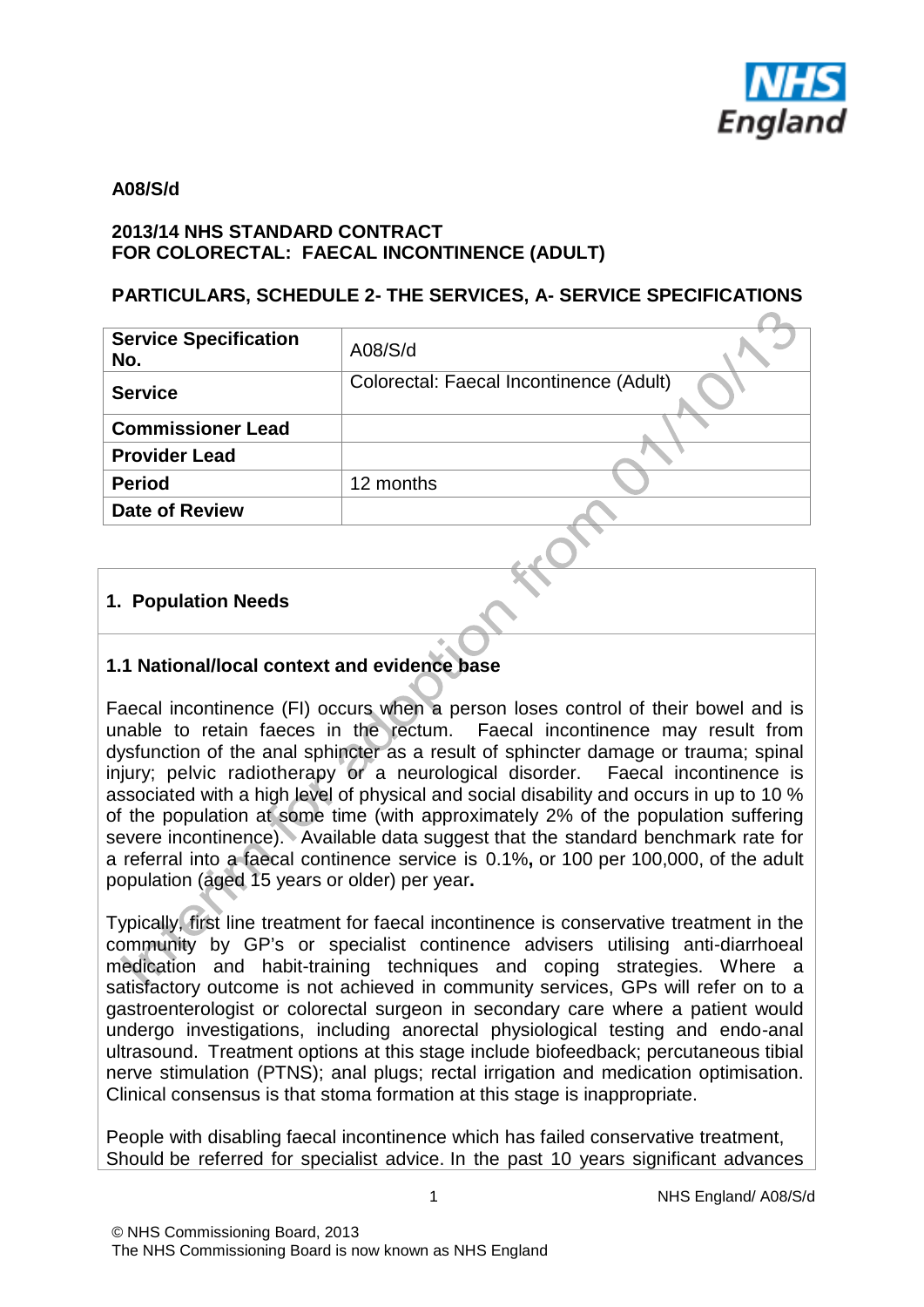have been made in managing this group of people and they should be offered multidisciplinary advice and treatment. Optimal outcomes are achieved when patients are seen by centres that are able to effectively consider all treatment options for faecal incontinence that has not successfully been managed with conservative approaches.

In patients for whom conservative treatments have been unsuccessful, surgical alternatives include sphincter repair (overlapping sphincteroplasty), creating a new sphincter from the patient's own muscle (dynamic graciloplasty), implanting an artificial sphincter, and sacral nerve stimulation.

In patients with a weak sphincter, it may be possible to alter the sphincter and bowel behaviour using sacral nerve stimulation. This involves applying an electric current to one of the sacral nerves via an electrode placed through the corresponding sacral foramen. Commonly this procedure is tested over a two to three week period with a temporary percutaneous peripheral nerve electrode attached to an external stimulator. If significant benefit can be achieved, then a permanent implantable pulse generator can be implanted.

Dynamic graciloplasty is an operation that augments the sphincter muscles. This is achieved by taking a muscle from the thigh and using it to create an artificial sphincter. Electrodes are inserted into this muscle, which are attached to a pulse generator placed inside the abdomen. The pulse generator runs an electrical current through the implanted muscle, which changes the way the muscle works to make it act like a natural sphincter muscle.

Bulking agents can be injected into the sphincter muscles and rectum to narrow the aperture of the sphincter muscle. The use of bulking agents in this way is a fairly new technique, so there is little information about the long-term effectiveness and safety of this type of treatment.

Endoscopic radiofrequency (heat) therapy is a new treatment for bowel incontinence. Heat energy is applied to the sphincter muscles through a thin probe, to encourage scarring of the tissue. This tightens the muscles and helps to control bowel movements.

# **Evidence base**

National Institute for Health and Clinical Excellence (NICE) Interventional Procedure Guidance IPG66 – Artificial Anal Sphincter Implantation

NICE Interventional Procedure Guidance IPG99 – Sacral Nerve Stimulation for Faecal Incontinence

NICE Interventional Procedure Guidance IPG210 – Injectable Bulking Agents for Faecal Incontinence

NICE Interventional Procedure Guidance IPG393 - Endoscopic radiofrequency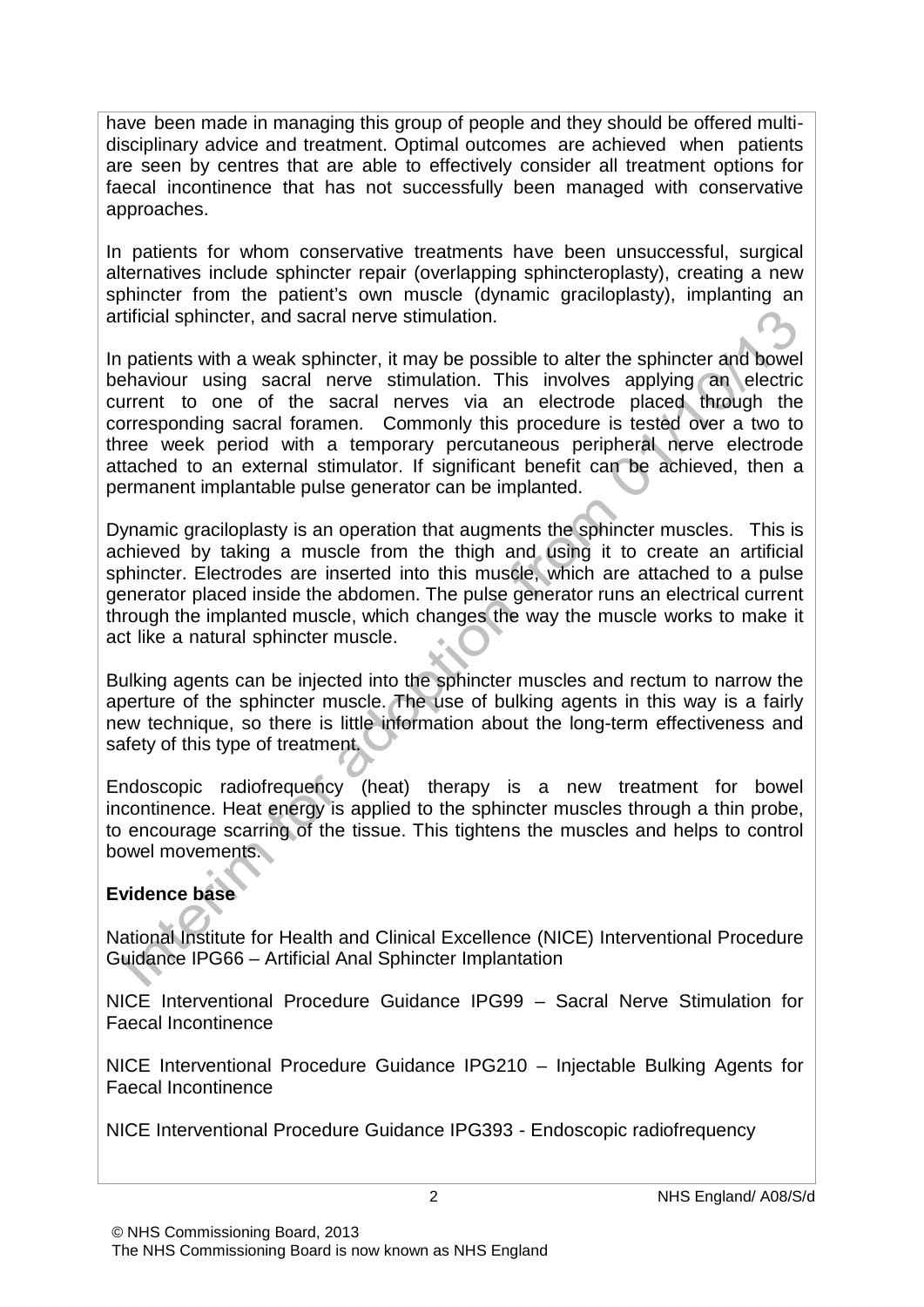therapy of the anal sphincter for faecal incontinence

# **2. Scope**

## **2.1 Aims and objectives of service**

The aim is to restore faecal continence in patients, where this aim has been unsuccessful through conservative management, such that their day to day activities or quality of life are not affected.

The service will achieve this aim by:

- Providing multi-disciplinary assessment and review
- Identifying the most appropriate intervention for the individual patient
- Providing the intervention, which may include:
	- − Sphincter repair surgery
	- − Injection of bulking agents
	- − Sacral nerve stimulation
	- − Artificial sphincter implantation\*
	- − Dynamic Graciloplasty
	- − Endoscopic Radiofrequency Therapy\*
- Providing support to the patient and their family in living with their condition

\* - These procedures should not, at this stage, be undertaken outwith a clinical trial as there is limited evidence of efficacy to support their routine clinical use.

# **2.2 Service description/care pathway**

The specialised service for faecal incontinence specialised service comprises the following elements:

- Referral of patients with faecal incontinence that is significantly affecting their activities of daily living and quality of life. This will be patient driven, once conservative measures have been tried and failed to improve symptoms and before stoma formation is considered.
- Review by a colorectal surgeon with a special interest in faecal incontinence and discussion in a multi-disciplinary meeting.
- Identification of the most appropriate treatment option, taking into account the individual needs of the patient.
- Follow-up
- Discharge

## **Multi-disciplinary Team (MDT) Review**

Prior to multidisciplinary team (MDT) discussion, the patient will be reviewed in an out- patient clinic by a member of the specialist MDT who will undertake a detailed history and examination; and initiate appropriate investigations. Patients will then be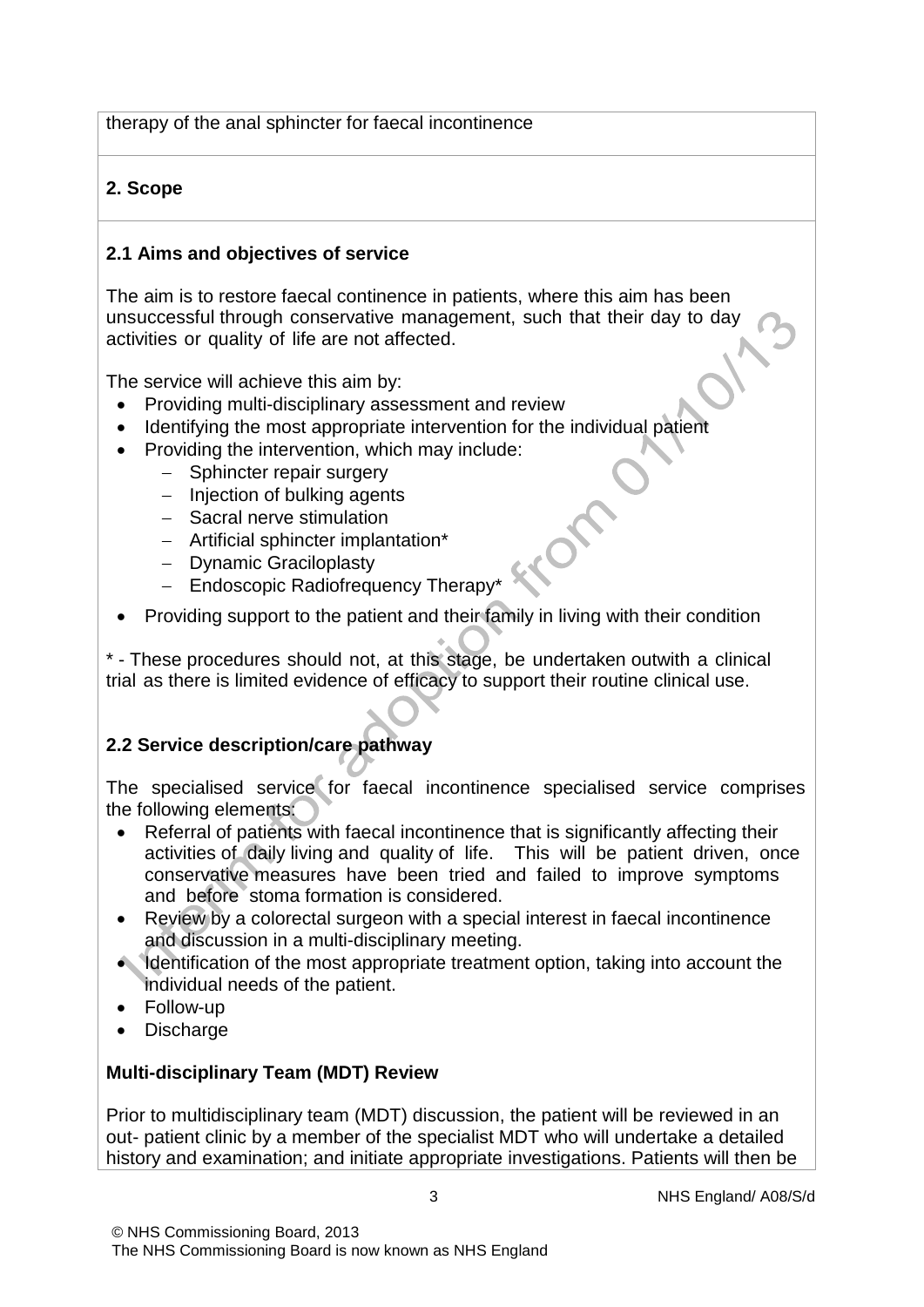discussed at the MDT and a treatment plan identified.

Patients will then be reviewed in clinic and a treatment plan finalised. At this outpatient appointment the patient will have an opportunity to discuss the pros and cons of interventions. The patient will be given written information regarding the planned procedure, the hospital stay and immediate postoperative information regarding recovery. They will be introduced to the principle surgeon and nurse specialist as the link worker with a telephone contact for the team. A summary of the discussions and management plan will be provided to the GP and be offered to the patient if they wish to have a copy.

# **Surgery**

Specialised procedures for faecal incontinence will largely be delivered as day-case procedures. Artificial sphincter implantation; sphincteroplasty; and dynamic graciloplasty procedures would be undertaken as inpatient procedures.

## **Follow-up Review**

Patients will be followed up by the specialist unit while their FI remains a problem or until there are no further treatment options available other than a stoma at which point they will exit the specialist service.

Where devices have been implanted follow up will remain with the specialist service.

Follow up clinics will be run by colorectal surgeons and appropriate technical staff. This MDT will be composed of :

- 2 colorectal surgeons with a special interest in faecal incontinence. Specialist nurse with interest in FI
- Ano-rectal physiological testing and endoscopic anal ultrasound
- Physiologist / nurse who is responsible for following up patients who have undergone SNS implantation
- Radiologist with interest to pelvic floor imaging able to perform MR-def or def. proctogram
- Urogynaecology and gastroenterology support
- Access to psychological support.

# **Access and exit to service**

Referral by a colorectal surgeon or gastroenterologist with an interest in faecal incontinence to the specialist service and not to a named consultant.

Patients will remain under the care of the specialised service until:

- The specialist unit deem no surgical intervention is appropriate and the patient is referred back to the local service or onto another service.
- Surgical intervention has been undertaken. Then patients will be discharged

back to local services. This will ordinarily be at the first outpatient attendance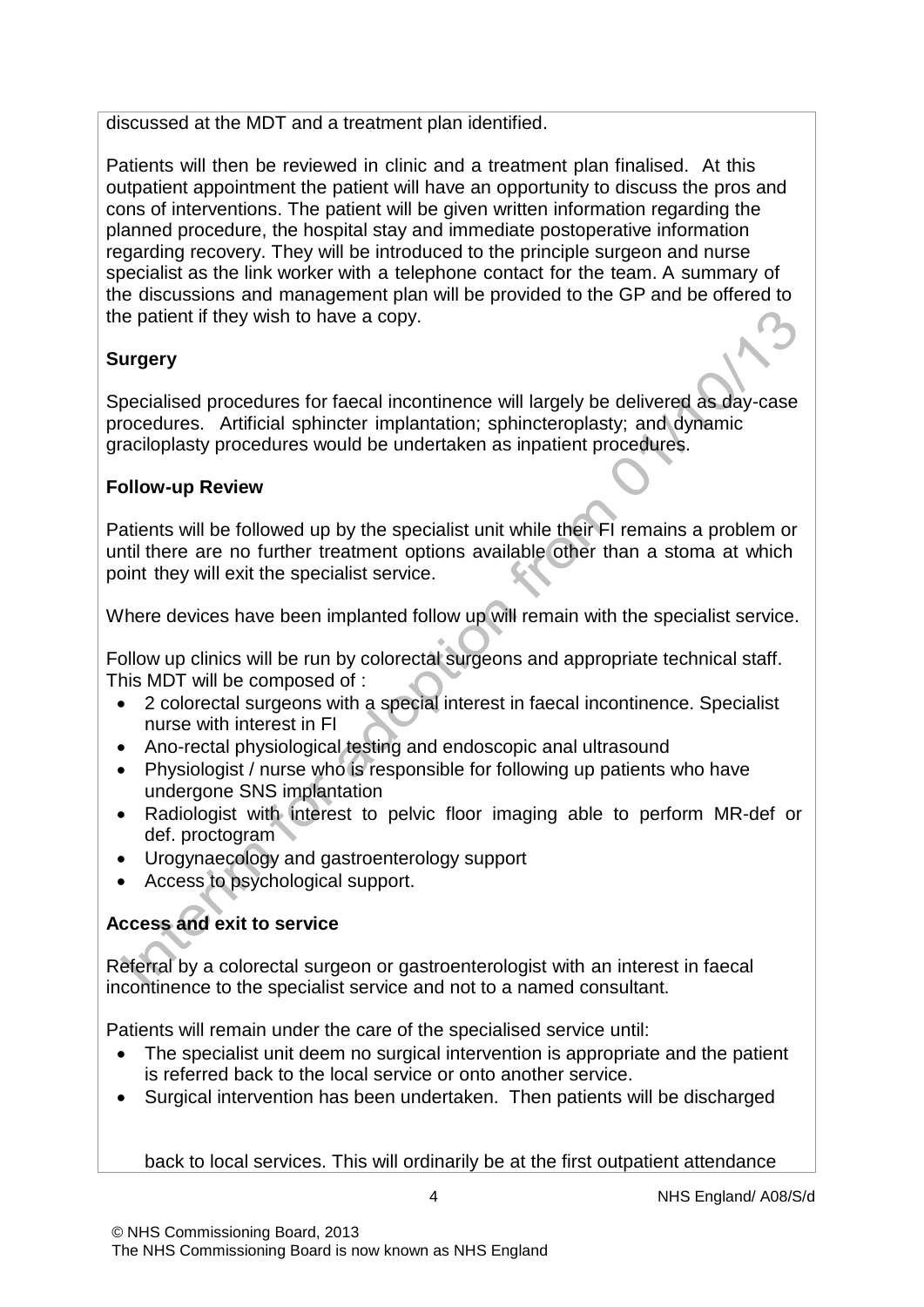following discharge from the inpatient surgical spell. However patients who have undergone nerve stimulation implantation require patient led follow up re programming of their unit. This needs to be performed by a member of the specialist team. Patients require telephone access to a member of the specialist team.

- They become ineligible for NHS funded care or they die whilst undergoing treatment.
- They elect to discontinue receiving care provided by the service.

# **2.3 Population covered**

The service outlined in this specification is for patients ordinarily resident in England\*; or otherwise the commissioning responsibility of the NHS in England (as defined in *Who Pays?: Establishing the responsible commissioner* and other Department of Health guidance relating to patients entitled to NHS care or exempt from charges:

[http://www.dh.gov.uk/en/Publicationsandstatistics/Publications/PublicationsPolicyAn](http://www.dh.gov.uk/en/Publicationsandstatistics/Publications/PublicationsPolicyAndGuidance/DH_127393) dGuidance/ :.[DH\\_127393](http://www.dh.gov.uk/en/Publicationsandstatistics/Publications/PublicationsPolicyAndGuidance/DH_127393)

*(\*Note: for the purposes of commissioning health services, this EXCLUDES patients who, whilst resident in England, are registered with a GP Practice in Wales, but INCLUDES patients resident in Wales who are registered with a GP Practice in England)*

Specifically, this service is for adults with faecal incontinence that has failed to be managed using conservative treatment options.

# **2.4 Any acceptance and exclusion criteria**

The criteria for referral shall be:

- Failure of conservative treatment for faecal incontinence
- Percutaneous tibial nerve stimulation and/or specialist nurse-led behavioural techniques (habit training; biofeedback techniques; anal irrigation systems) have been tried and have not yielded adequate bowel continence. (These techniques are outside the scope of the specialised service and these options should be exhausted prior to referral).
- Patient has been reviewed by a colorectal surgeon or gastroenterologist and, as a minimum, a flexible sigmoidoscopy has ruled out hind gut disease. Where available, the result of an endo-anal ultrasound and anorectal physiology tests should support the referral to the specialised service.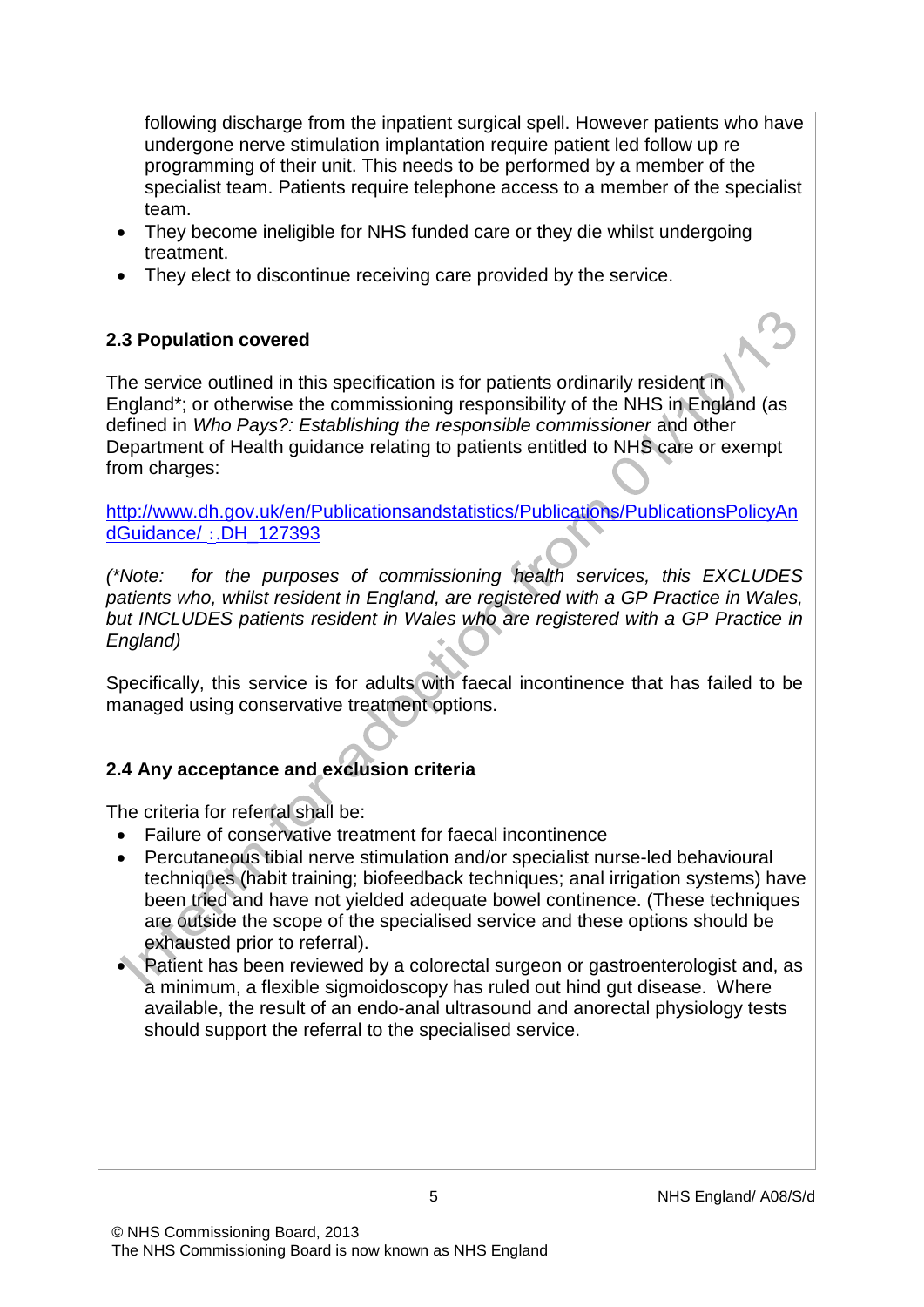### **2.5 Interdependencies with other services**

### **Co-located services**

Services which must be provided from the same healthcare setting (i.e. the same hospital site) as the specified service are as follows: **Services** 

- Full general medical services
- Gastroenterology services
- Stoma therapy services

### **Interdependent services**

Services which the specified service will require access to routinely, for care provided during the period of the pathway described in this specification, but for which there is no absolute requirement for these services to be physically co-located on the same healthcare delivery site are:

- Uro-gynaecology, urology and gastroenterology services
- Sexual dysfunction services
- Community continence services.

## **Related services**

The service forms part of a pathway of care provided in a number of settings by different providers. The service will need to maintain excellent communication with other agencies and services providing care to the patient including their General Practitioner and secondary care Cancer Centre who will be responsible for the longer-term follow-up of patients treated by this service.

# **3. Applicable Service Standards**

## **3.1 Applicable national standards e.g. NICE, Royal College**

NICE Interventional Procedure Guidance IPG66 – Artificial Anal Sphincter Implantation.

NICE Interventional Procedure Guidance IPG99 – Sacral Nerve Stimulation for Faecal Incontinence.

NICE Interventional Procedure Guidance IPG210 – Injectable Bulking Agents for Faecal Incontinence.

NICE Interventional Procedure Guidance IPG393 - Endoscopic radiofrequency therapy of the anal sphincter for faecal incontinence.

Centers should undertake the following minimum volumes of activity to